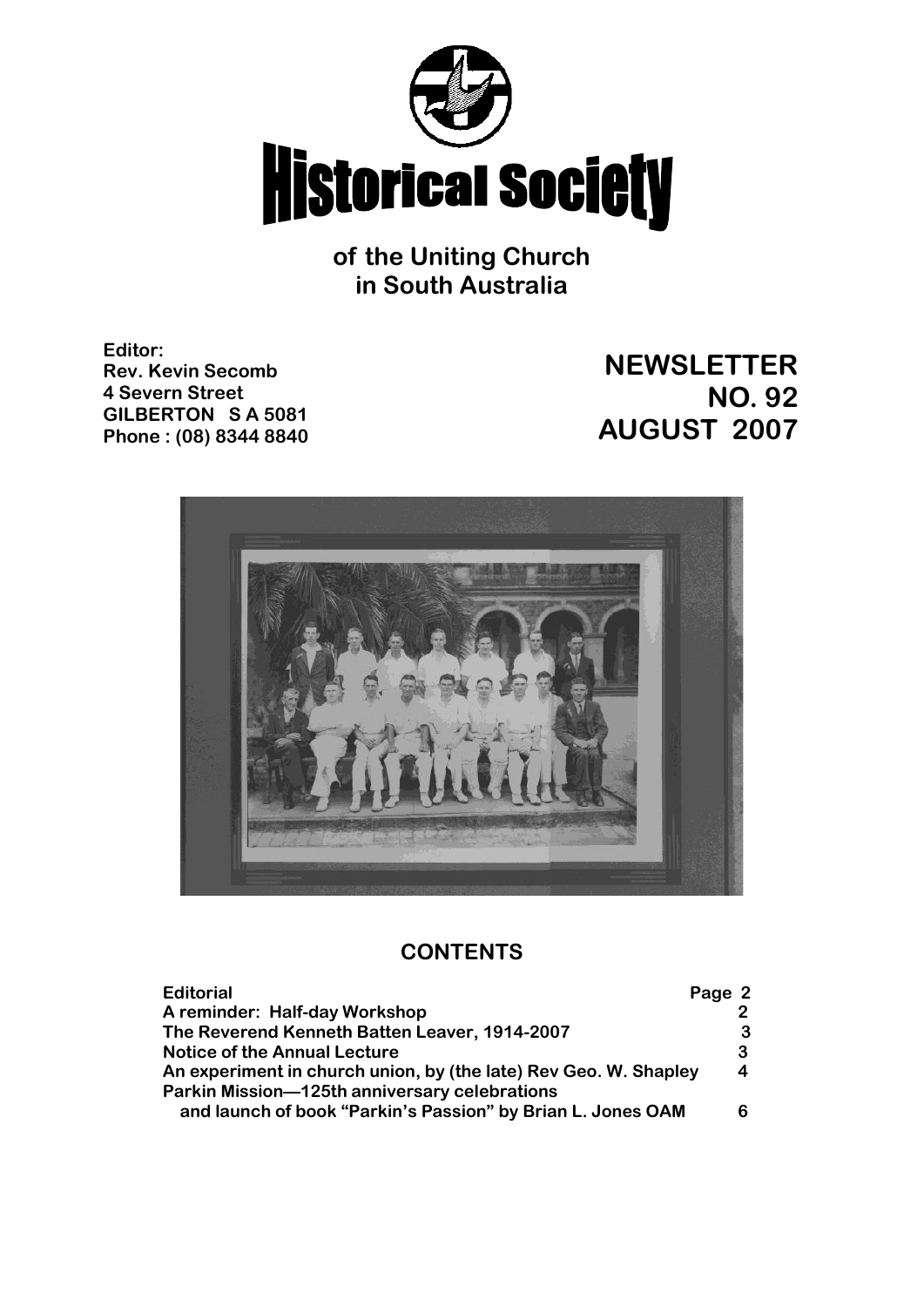## **EDITORIAL**

The Psalm-writer emphasises the fact that our life-span is very short when compared with the eons of time in God's keeping. While this is irrefutable, to be able to see the events in perspective is also very instructive.

A paper prepared by the long-time Methodist Home Mission Director, Rev George Shapley MBE in the 1950s reminds us of united efforts by churches before Church Union in 1977.

Remembering the life and work of Rev Ken Leaver, who died earlier this year at the age of 93, also reminds us of much that took place in the same era.

Recalling the time when various sports were a major element in church youth work also reminds us how this was an important way to gain the attention of young men and women in the life of local congregations. As very little of this attraction remains today, it challenges us to rethink what we need to be doing in the present.

Even the perspectives of a lifetime of three score years and ten (or more) is very important in counteracting the view that the only thing of importance is what happens only in the present.

Kevin Secomb

**Cover picture An unnamed cricket team.** *(The staff at the History Centre will be pleased to hear from anyone who knows something about this group.)*

# A REMINDER

| WORKSHOP: HOW TO PRESENT THE HISTORY OF YOUR LOCAL CHURCH.                                                                                                                                                                                                                                                                                |
|-------------------------------------------------------------------------------------------------------------------------------------------------------------------------------------------------------------------------------------------------------------------------------------------------------------------------------------------|
| <b>WHEN:</b> Saturday morning September $15th$ , $10.00 - 12.30$                                                                                                                                                                                                                                                                          |
| <b>WHERE: UNITING CHURCH HISTORY CENTRE</b><br>44a East Avenue, Black Forest.                                                                                                                                                                                                                                                             |
| <b>LEADER:</b> Rev Dr Dean Eland (an experienced local church historian)<br>And                                                                                                                                                                                                                                                           |
| <b>TEAM</b><br>He will be assisted by a panel of speakers who will share how they have<br>gone about producing the history of their own congregations. Plenty of<br>opportunity to ask questions and to discover the resources available<br>through the History Centre.                                                                   |
| <b>PARTICIPANTS:</b> People involved in planning special celebrations, eg Reunions<br>Anniversaries, Final Services.<br>People who have the task of producing books or booklets of<br>local church histories.<br>People concerned about the need to conserve the history of the<br>local churches within the context of the wider church. |
| <b>ENROLMENT</b> (and queries)<br>Dean Eland: email-elandhme@bigpond.net.au<br>phone 8172 2133<br>by 8 <sup>th</sup> September if possible                                                                                                                                                                                                |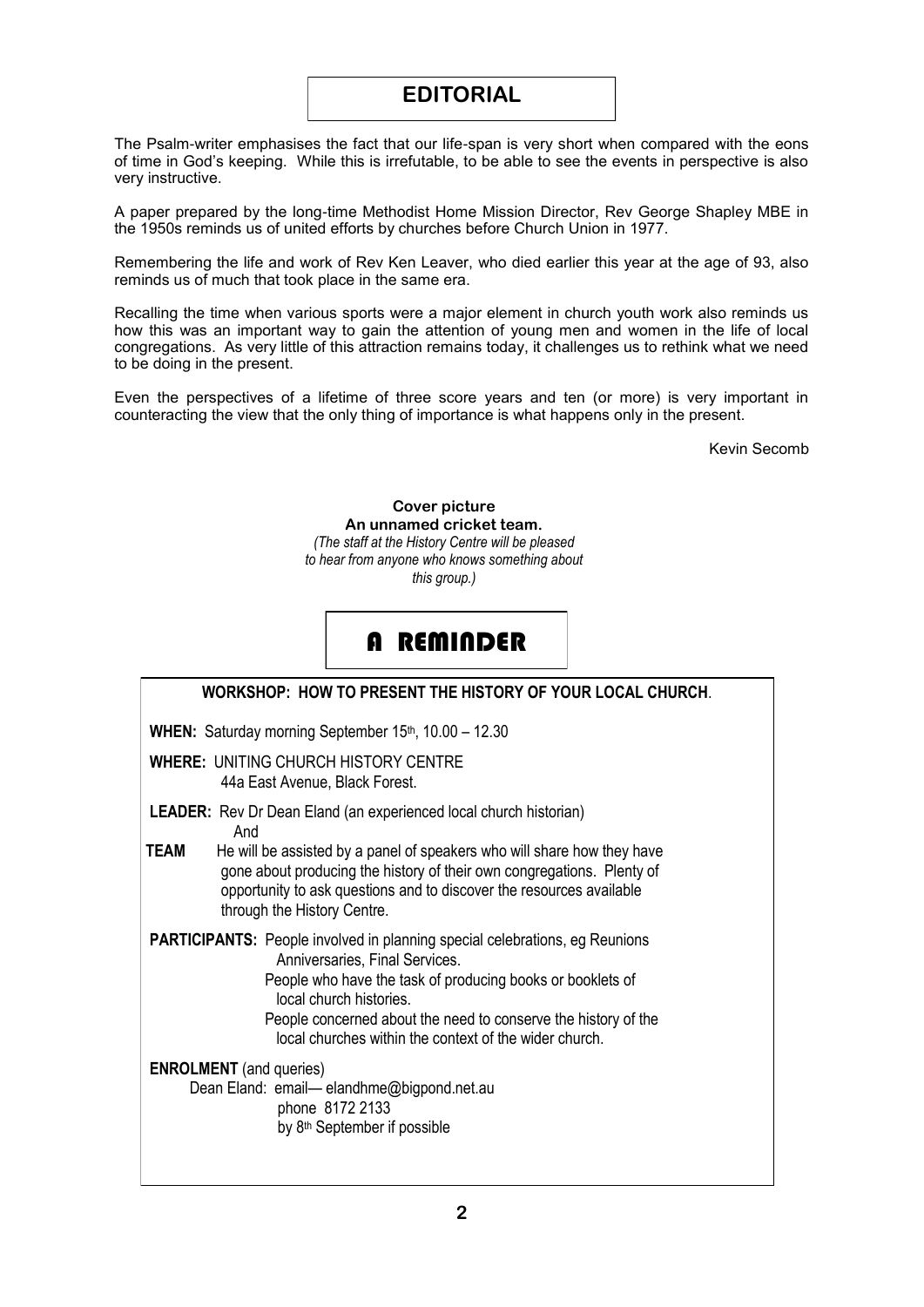Born in Adelaide, Ken Leaver was nurtured in the Christian faith through his family's participation in the life of the Clayton Church, Norwood.

His formal education began in the Norwood Infant School. Later, in 1924, he was a foundation student at King's College (now incorporated into Pembroke College).

Ken Leaver's ministerial training began at Parkin College when he was 18 years of age. After studying Arts and Theology he was ordained in 1939. His first pastoral charge was at Medindie and Gilberton (1939–43) when he also acted as Youth Director of the Congregational Union and taught at King's College. His second pastorate was at North Balwyn, Victoria (1943-45), followed by pastorates in Tasmania – Geeveston (1945-50) and Launceston (1950-55). In 1955 he and his family returned to South Australia to Brougham Place Church.

In 1958 Ken Leaver was appointed as the third principal of Parkin College, succeeding Rev E S Kiek. Instead of continuing to search for an international scholar, the Governors of the college chose one of their own graduates.

Ken was himself an excellent product of the Kiek era. He had gained a good liberal theological education, was prepared to preach in the classical free-church style and loved the independent traditions of Congregationalists.

Eventually, with Church Union on the horizon, Parkin College amalgamated with Wesley College to form Parkin-Wesley Theological College in 1968. Ken at first was appointed co-Principal with Rev Dr Arnold Hunt and then later, sole Principal until the end of 1976. Ken Leaver brought a whole fresh approach to theological education appropriate for servants of Christ in the second half of the 20<sup>th</sup> century. **In every sense he was the right man, in the right place at the right time.**

Ken Leaver was also the last President of the Congregational Union of Australia. In that role he was directly involved in the inauguration of the Uniting Church in 1977 and was, until his death, the sole survivor of the three leaders who had welcomed in the new Uniting Church in Australia on behalf of their respective traditions.

In retirement Kenneth Batten Leaver continued to serve Christ until the very end of his life. The final words of Psalm 23 have been amply fulfilled:

"Surely goodness and mercy shall follow me all the days of my life; And I shall dwell in the house of the Lord for ever."

(Compiled from material supplied by Rev Dr Jonathan Barker.)

## **ADVANCE NOTICE**

### **AN INVITATION TO**

The Annual Lecture to be given by **Rev. Frank Measday on "Chaplaincy in Woomera"** on Friday, 23rd November, 2007 at 8 p.m. The Uniting Church History Centre, 44A East Avenue, Black Forest, 5035, following on the Annual General Meeting of the Uniting Church Historical Society at 7.30 p.m.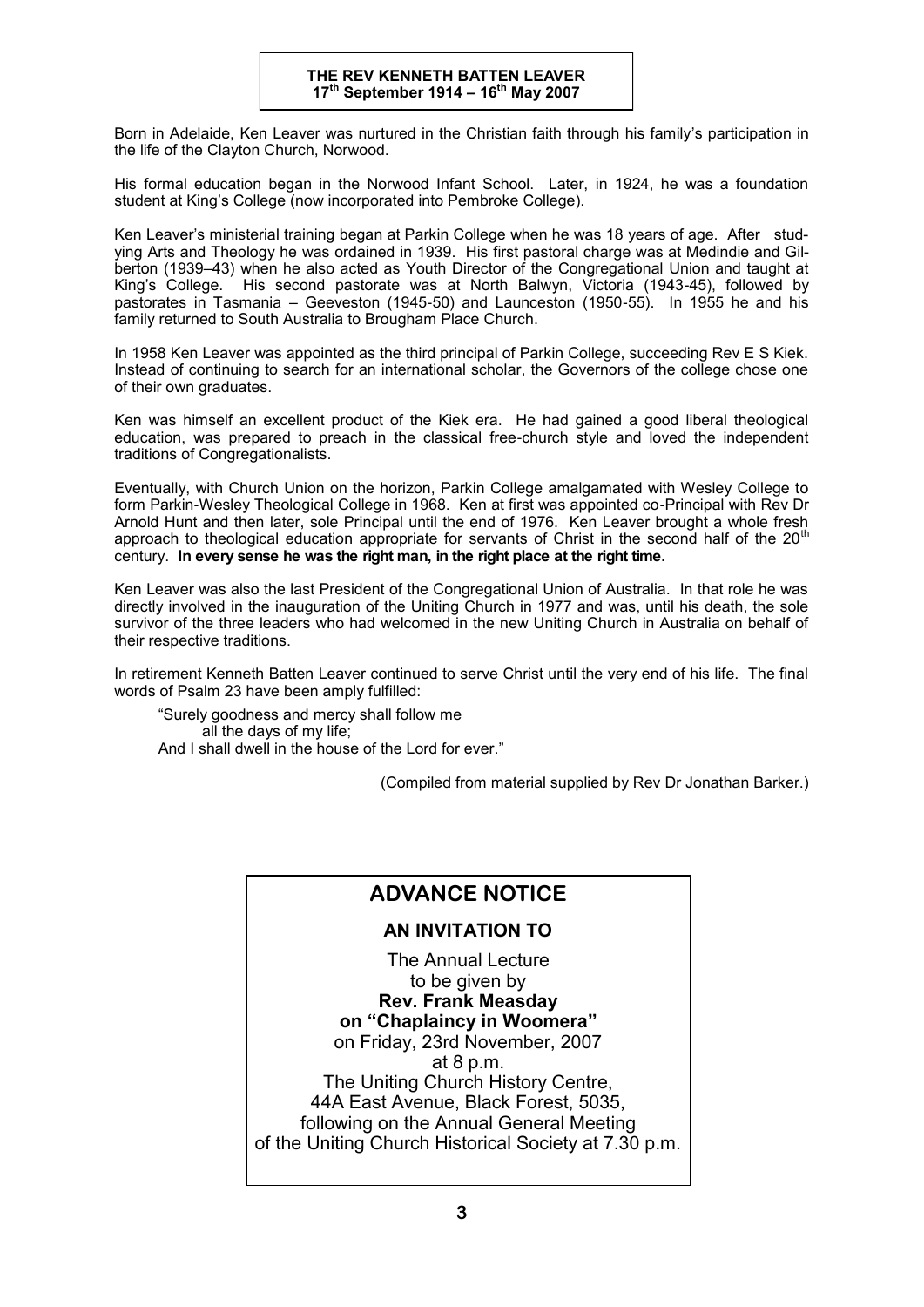## **AN EXPERIMENT IN CHURCH UNION By (the late) Rev. Geo. W. Shapley**

In 1870 Sir John Forrest (afterwards Lord Forrest) crossed one thousand miles of waterless country that isolated Western Australia from the Eastern states. In 1892 he began agitating for the construction of a railway to link the East with the West. Even at Federation such a project was held out as an inducement to Western Australia to join the Commonwealth. It was not until 1911 that Parliament authorised the construction of a line between Kalgoorlie and Port Augusta, a distance of 1051 miles. The track laying commenced in 1913.

This engineering feat was to take several years and to employ hundreds of men. Within the Church, men of vision, such as the Rev. John Flynn, saw the possibilities of a great field of missionary endeavour. Necessity is the law, and to meet the mood and spiritual needs of great gangs of surveyors, plate-layers, dam sinkers, water carters etc, would be beyond the scope of any one church. Necessity demanded concerted action.

In 1912 John Flynn visited the leaders of the Protestant Churches in South Australia and invited them to confer as to the feasibility of united action. Mr Flynn was representing the Bush Committee of the General Assembly of the Presbyterian Church of Australia.

The first combined meeting was held in the Pirie Street Methodist Hall on  $9<sup>th</sup>$  January, 1913, the churches represented being, Baptist, Congregational, Methodist and Presbyterian. It was unanimously agreed that the said churches undertake a united mission on the East-West Transcontinental Railway line; that a suitable man be appointed as missioner; and that the said churches equally share the cost of the mission.

In the search for the right type of man, the Y.M.C.A. and interstate churches were consulted and eventually the Rev. T.T. Webb of Victoria was appointed.

The railway authorities were appreciative of the co-operative scheme of the churches and offered considerable facilities for the missioner. The camps were far apart, the monotony of the salt bush plains, roughness of the life and in many instances the roughness of the characters about the camps, drew out from the missioner his qualities of endurance, patience, courage and good humour.

The boundaries of Mr. Webb's parish or circuit were very elastic, but in the main it was confined to that portion of the line<br>stretching from Tarcoola to Cook The stretching from Tarcoola to Cook. main camp was that of the plate-layers and it was here the missioner pitched his tent. Eventually he secured a marquee for holding services, recreation and reading.

A combined ladies Auxiliary in Adelaide solicited literature, games etc. for the mission. Some of the suburban and country libraries as well as leading business firms made contributions of books and magazines.

It's an ill wind etc, for the dry years in the Northern part of the State drove many young farmers out on to the Railway line with their teams carting water, stores and provisions. Good money was made but the greater good was the influence and help of many of these Christian men.

We find in one of the early reports that the Rev. F.J.H. Steward B.A. who succeeded Mr. Webb, made application for leave to attend the Annual Conference of the Baptist Union, intimating that a team of laymen had undertaken to hold the fort while he was away.

The first passenger train from Port Augusta to Kalgoorlie was run on 22<sup>nd</sup> October 1917. This marks a second phase in this united work. The numbers of men employed decreased, tents gave way to fettler's cottages interspersed at intervals of every twelve miles.

The towns of Cook and Tarcoola became headquarters of maintenance men, guards, porters, drivers, cleaners etc., and so another type of life demanded a more settled type of ministry. The method now was to travel each three weeks on the "Tea and Sugar" train, as it was called, riding in the Pay van. This journey of over 1,000 miles took seven days, all but 4  $\frac{1}{2}$  hours. The full complement from Port Augusta to Cook totalled 900 men, 100 women and 100 children.

One of the recurring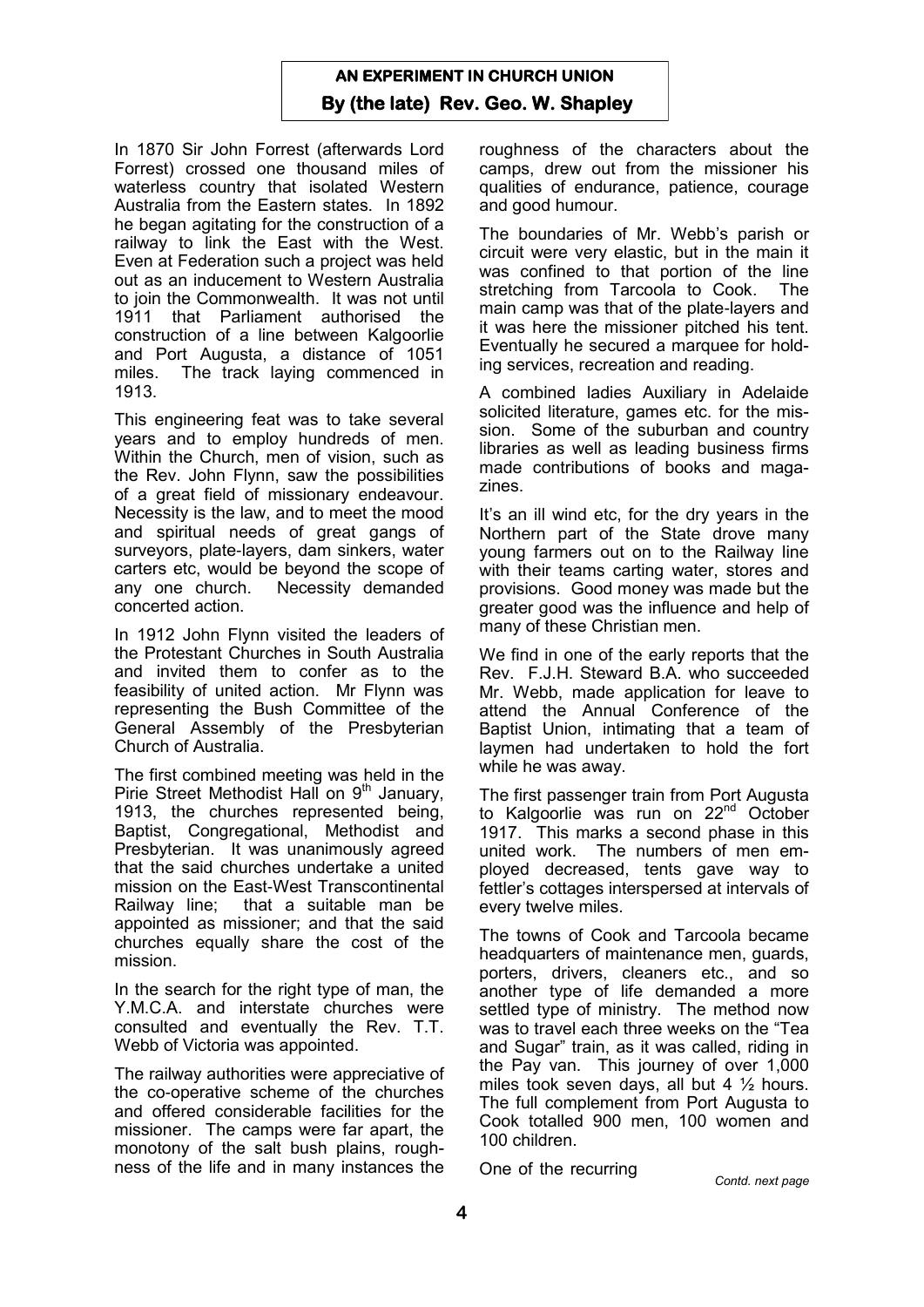appeals made by the Committee to their respective church bodies was for trained and experienced men. The four pioneer ministers: Revs. T.T. Webb (Meth.) F.J.H. Steward (Bap.) L.D.Keipert (Meth.) B.J. Weeding (Meth.) had kept the standard very high.

Early in 1921 land was purchased at Tarcoola Railway township and on the title deeds appears the official name of this United Church Mission viz., "The East-West Railway Mission". The old iron church belonging to the Methodists out on the Tarcoola Gold fields was purchased and erected on the new site, together with two living rooms for the Missioner.

Once again that great church statesman of Australia's open spaces, John Flynn, appeared with a further proposition, viz. that the Committee extend their missionary endeavours to the North-South railway line, from Oodnadatta to Port Augusta. The matter was deferred as the Committee had enough problems on hand.

In 1926 the Baptists withdrew from the mission.

With the post-war developments and the urgent claims of the respective churches for trained men, the Committee resorted to the engagement of lay agents. Generally speaking these men did yeoman service, some doing outstanding work, but unfortunately some failed to maintain the high standards, and the work of God suffered. This experience led the Committee to determine that it was far better to leave the field unstaffed rather than risk having untrained and inexperienced agents representing the Churches.

Another post-war factor came as a challenge to the United body viz rapid industrial developments, notably the opening of the Leigh Creek Coal Mines.

On October 5<sup>th</sup> 1945 the Committee having received the approval of their respective Church authorities unanimously agreed to form itself into an Incorporated body known as "The Inter Church Association Incorporated". The new name without reference to Railway or any specified area indicated its ability to operate on a united basis wherever the needs demanded its services.

In the articles of Association provision was made for the formation of local committees,

the keeping of separate church membership and Sunday school rolls, and the regulations and laws of the church of the one indicated to rule for occasions of discipline.

With the growth of Leigh Creek imminent, the Inter-Church Association obtained generous assistance from the authorities, land was leased and a Church Hall with living quarters attached was erected. And so another field of operations was opened. This work has been of a most satisfactory character.

Still another field offered for united action in the opening up of Radium Hill mines. The first appointment was made in 1953. Very early a local committee began raising funds for a church building. This is a reality today and a very fine building provides a place of worship for a growing congregation.

The Association has drawn up a constitution governing Church buildings owned by them on the same basis as that set down by the United Church of Australia at Alice Springs and Darwin.

In the meantime radical changes were taking place on the East-West Mission. Migrants of varying nationalities were replacing Australians. The fast Diesel engines outmoded the steam trains. Then too the Anglican Bush Missioners from their Flying Medical base at Ceduna were making good contacts at regular intervals to the main towns along the line and so in 1952 the Association withdrew its agent after thirty nine years of unique service to the people who gave us the great Transcontinental Railway.

In a general survey of the forty six years that the Congregational, Methodist and Presbyterian churches have been operating on a co-operative basis in South Australia it can be confidently stated that there has been true Christian accord, the meetings have been most harmonious, all churches have shared in the responsibilities: the work on the fields has commended itself to the people because as a united body overlapping, competition and disunity have been averted; and a catholic concept of the Church's Mission to the souls of men has been vigorously made known.

Rising above all other considerations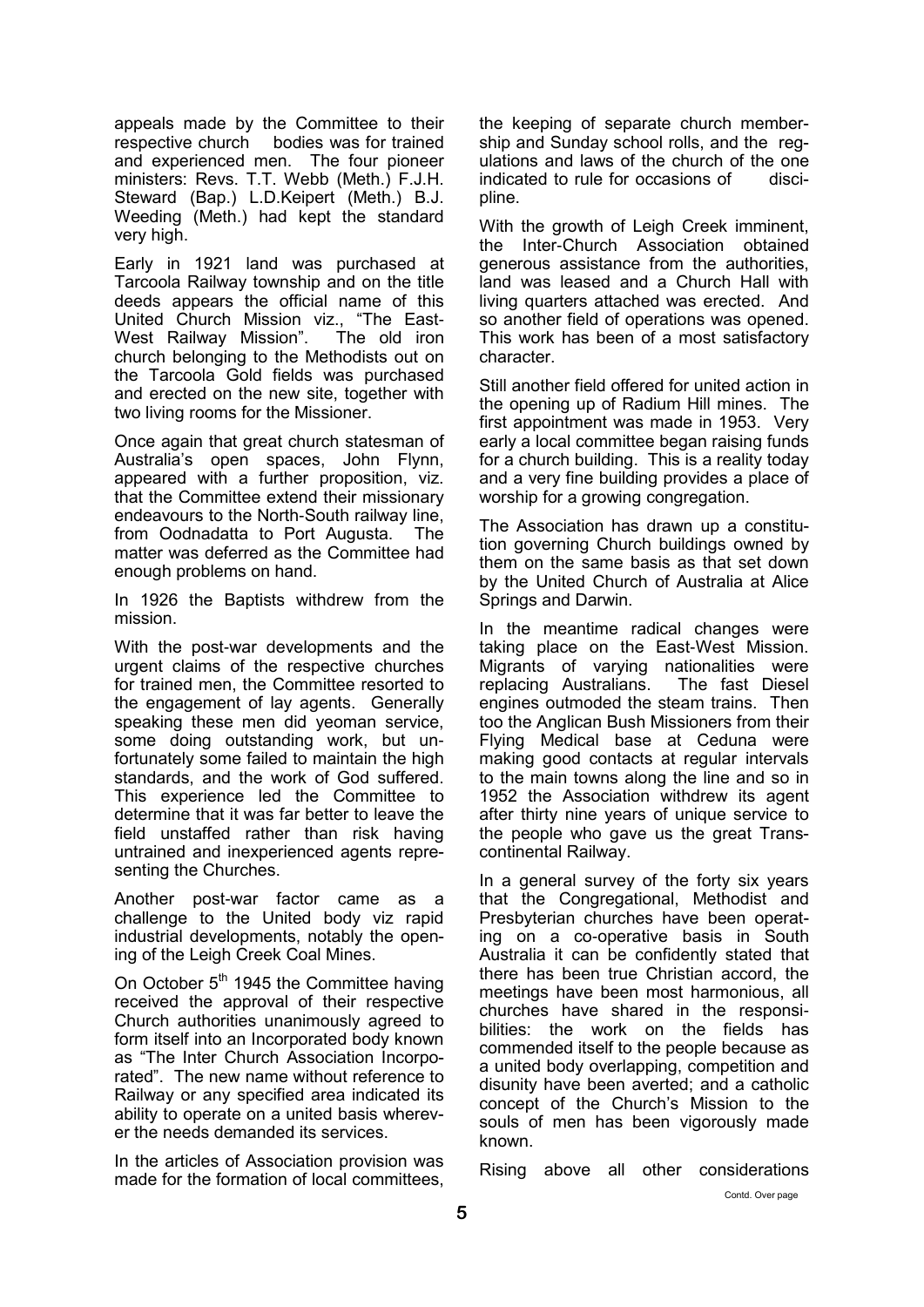emerging from this experiment in Church Union is the fact that only as a United Church can the Kingdoms of this world become the Kingdoms of our Lord and His Christ.

#### **THE PARKIN MISSION OF SOUTH AUSTRALIA INCORPORATED**

#### **125TH ANNIVERSARY CELEBRATIONS**

#### **ACTIVITIES**

#### **2.00 pm Saturday 15th September 2007**

**Tour of West Terrace Cemetery Emphasis on early Congregational, Presbyterian and Methodist Ministers and those associated with William Parkin. Meet at entrance to cemetery and park in cemetery grounds.**

#### **11.00 am Sunday 16th September 2007**

**Spring Festival and William Parkin Service at Pilgrim Uniting Church.**

**12.15 pm Sunday 16th September 2007** 

**Lunch in Pilgrim Hall**

**1.30 pm Sunday 16th September 2007 Launch of book entitled:**

#### **PARKIN'S PASSION**

**A History of The Parkin Congregational Mission of South Australia Incorporated 1882 - 2007 (125 years)** 

**By Brian Lewis Jones O.A.M.** 

#### **9.30 am Sunday 23rd September 2007**

**Service at St Andrews by the Sea, Jetty Road, Glenelg (formerly Glenelg Congregational Church), followed by morning tea. Parking available immediately adjacent to the church and in Cowper Street carpark.**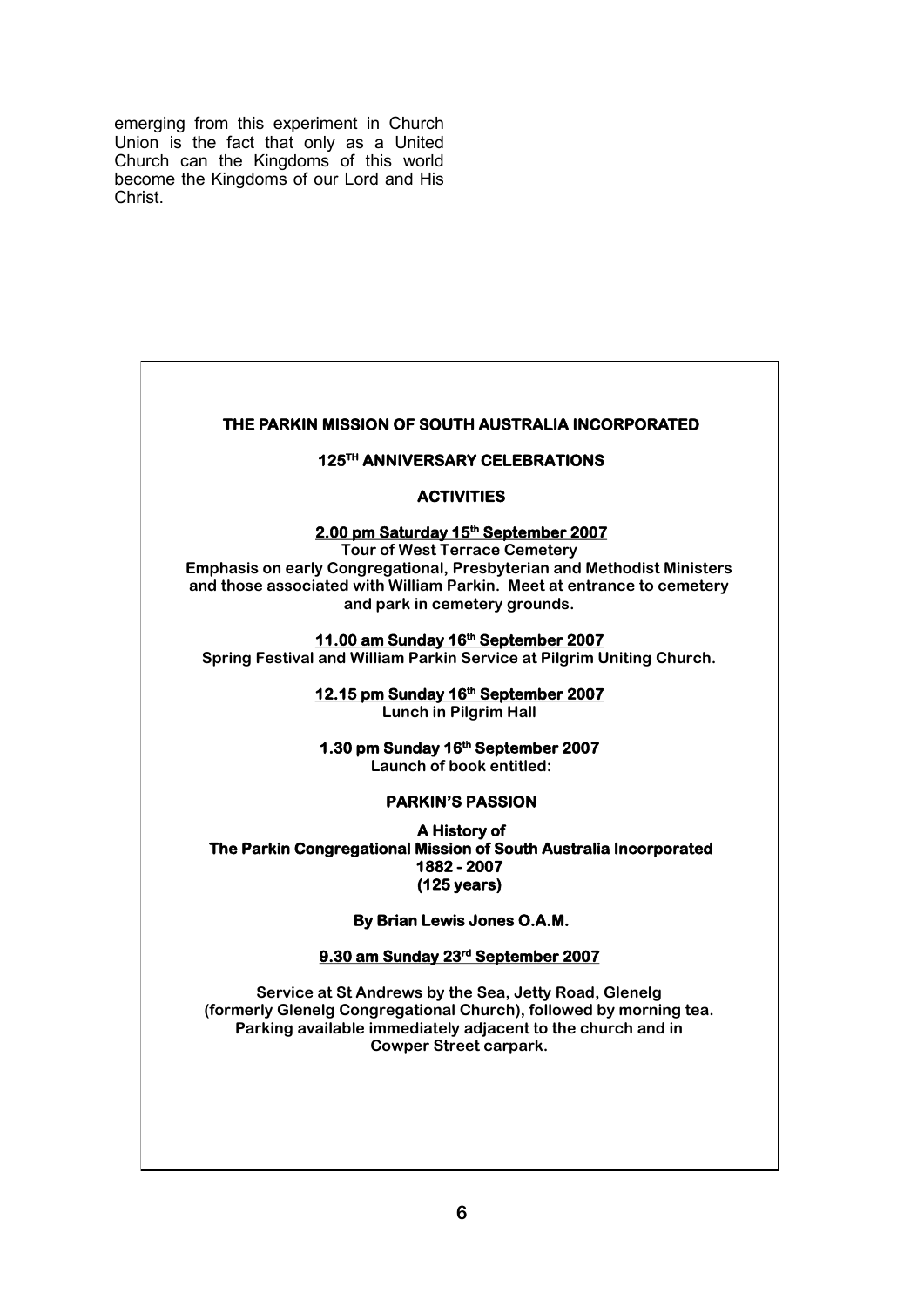# **PLAYING THE GAME OF CRICKET**

In the April Newsletter (No 91 April 2007) reference was made to the fact that "Sports teams were a regular feature of local church life in the past but are much rarer today".

Recently the Uniting Church Historical Society was pleased to receive a comprehensive volume covering the history of church cricket 1906 – 2006. Mr. Mervyn Maddern who has had more than fifty years association with church cricket introduces this book to our readers.

#### **FOOTE, Maurice, (ed)** *100 Up! Celebrating a century of church cricket in South Australia 1906-2006.* **Adelaide, Churches and Community Cricket Association, 2006.**

Further enquiries to President: Ian Amey, 27 Tarana Avenue, Ingle Farm, SA, 5098 {Telephone (08) 8262 6942}

#### **100 YEARS OF CHURCH CRICKET**

The earliest documentation concerning the activities of the Churches Cricket Association date back to a meeting held on 23<sup>rd</sup> August, 1909. However, after considerable research it was learned that eight teams took part in the first competitive season in 1906/07. These teams were: All Souls, Chapel Street, East Adelaide Methodist, Prospect Methodist, St. Lukes, St. Marks and Stanley Street Congregational. Many other church cricket teams were competing in various Associations in the Adelaide metropolitan area. In due course, most of these joined the U.C.C.A.

The founding president of the U.C.C.A. was Mr John Moyes, a popular school teacher and a prominent member of the Church of England. He loved sports, himself being a cricketer and to him falls in large measure the honour of founding both the United Church Cricket and Football Associations.

November 19<sup>th</sup>, 2006 saw the Centenary of Church Cricket in South Australia celebrated with a dinner in the Adelaide Oval Marquee and the launching of a book *100 UP.* Present on this occasion was Miss Monica Moyes, grand daughter of the founding president. To her was given the privilege of launching the book.

In the 100 years of the Church Cricket Association churches of all denominations, including Roman Catholic and Assemblies of God have numbered themselves among the 220 clubs who have fielded teams in the competition.

Until recent years the membership of participating Clubs was drawn from Church and Sunday School, indeed it was a requirement that there should be some regular attendance at either. The Association was seen as the opportunity for men and boys to enjoy friendly competition in this great game. Many lasting friendships have been made. In many instances the Minister of the church was a playing member of the team which bore the name of his congregation.

In the current membership of the Association, three teams, viz. Adelaide West Uniting (formerly Brooklyn Park Methodist and Uniting), Enfield Uniting and Morialta Uniting (formerly Magill Methodist and Uniting) have all been participants in the competition for more than 50 years. Two other Clubs, which have ceased to exist, had a long association with Church Cricket. Ovingham Methodist and Croydon Methodist both enjoyed more than 50 years in the competition.

*contd. over page* 

In the middle years of the last century a feature appearing on the Church Cricket calendar were inter-association matches in which the Church Association competed with limited success.